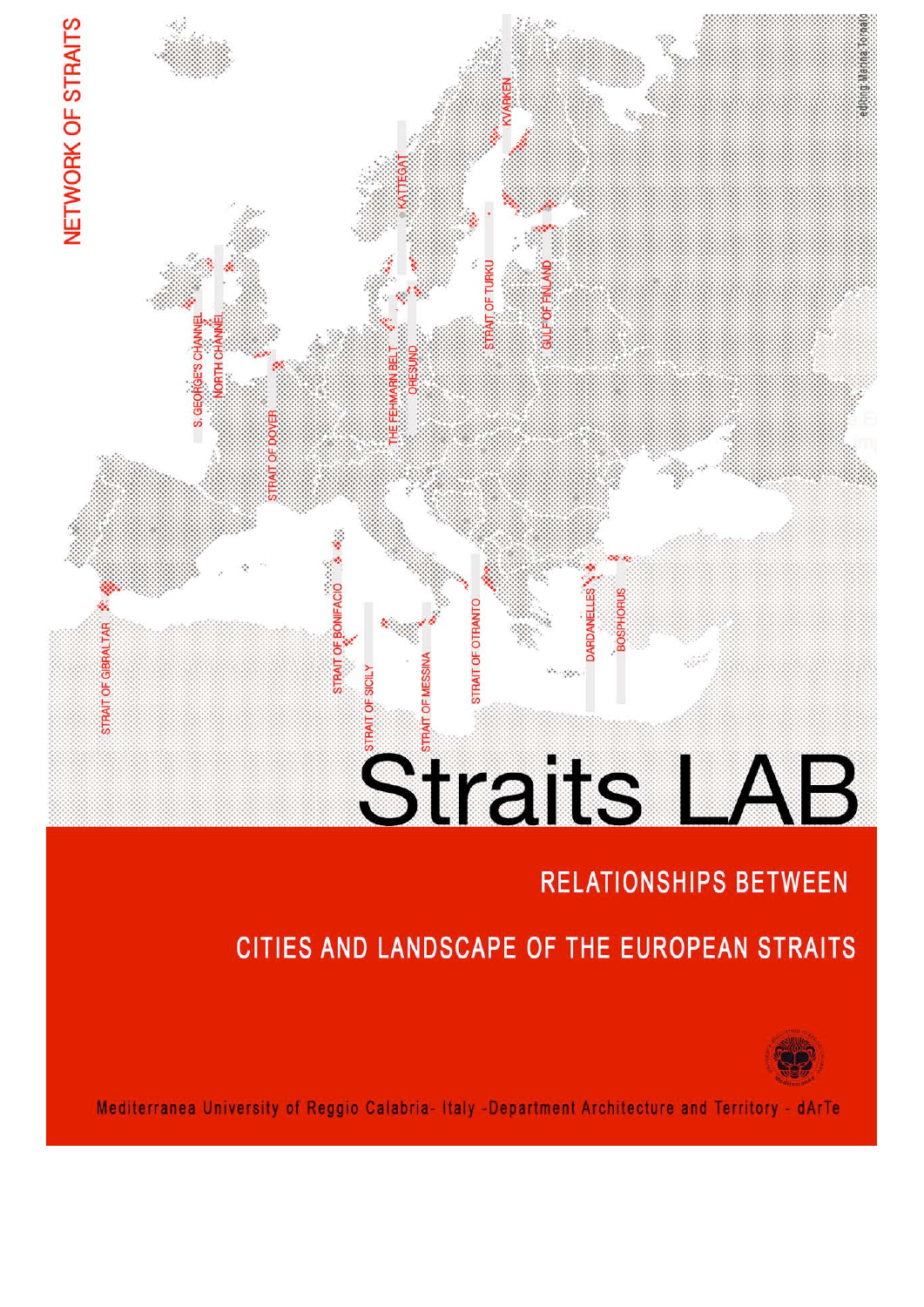

### **PROPOSAL TO PARTICIPATE IN ERASMUS PLUS - ACTION KA2**

*Cooperation for Innovation and the exchange of good practice: Strategic Partnerships for Higher Education"* The Action supported Strategic Partnerships in the field of education, this Action are expected to bring positive and long-lasting effects on the participating organisations, on the policy systems in which such Actions are framed as well as on the persons directly or indirectly involved in the organised activities.

This Key Actionis expected to result in the development, transfer and/or implementation of innovative practices at organisational, local, regional, national or European levels.

The action involves a three-year project.

The funding provided by the EU is:

- Maximum annual contribution:  $\epsilon$  150,000 ( $\epsilon$  12,500 per month)
- All costs are funded at 100%

**Deadline**: On 31 March 2015

The Program Guide is on the website: http://ec.europa.eu/programmes/erasmus-plus/index\_en.htm.

#### **Department** *dArTe!***responsible**

Delegate to International Relations: prof. Marina Tornatora Erasmus Delegate: prof. Alessandro Villari e-mail: internazionalizzazione@darte.unirc.it

#### **PROPOSED THEME:**

*Straits'LAB\_'RELATIONSHIPS'BETWEEN'CITIES'AND'LANDSCAPE'OF'THE'EUROPEAN'STRAITS FOR'A' TRAVELLING'WORKSHOP*

The Straits draw a constellation in the European geography, they are peculiar places where the sea takes a size small enough to lose its nature of "space that separates" and become a binder between shores of countries and foreign nations.

From natural ones (Gulf of Finland, Dover, Gibraltar, Bonifacio, Sicily, Messina, Dardanelles, Bosphorus, etc.) to those created by man, the Straits define a human space for meeting and relationship and, at the same time, they are border and boundary between countries and civilizations that define a peculiar condition of belonging, of inside and outside perception, of the finite and infinite.

These separated territories were, the oldest in history, too often places of conflict and conquest, and then they went through inevitable hybridization. Borders close geographically, not always peaceful, with huge cultural differences. Symmetric places made of layers of cultures and marked by unstable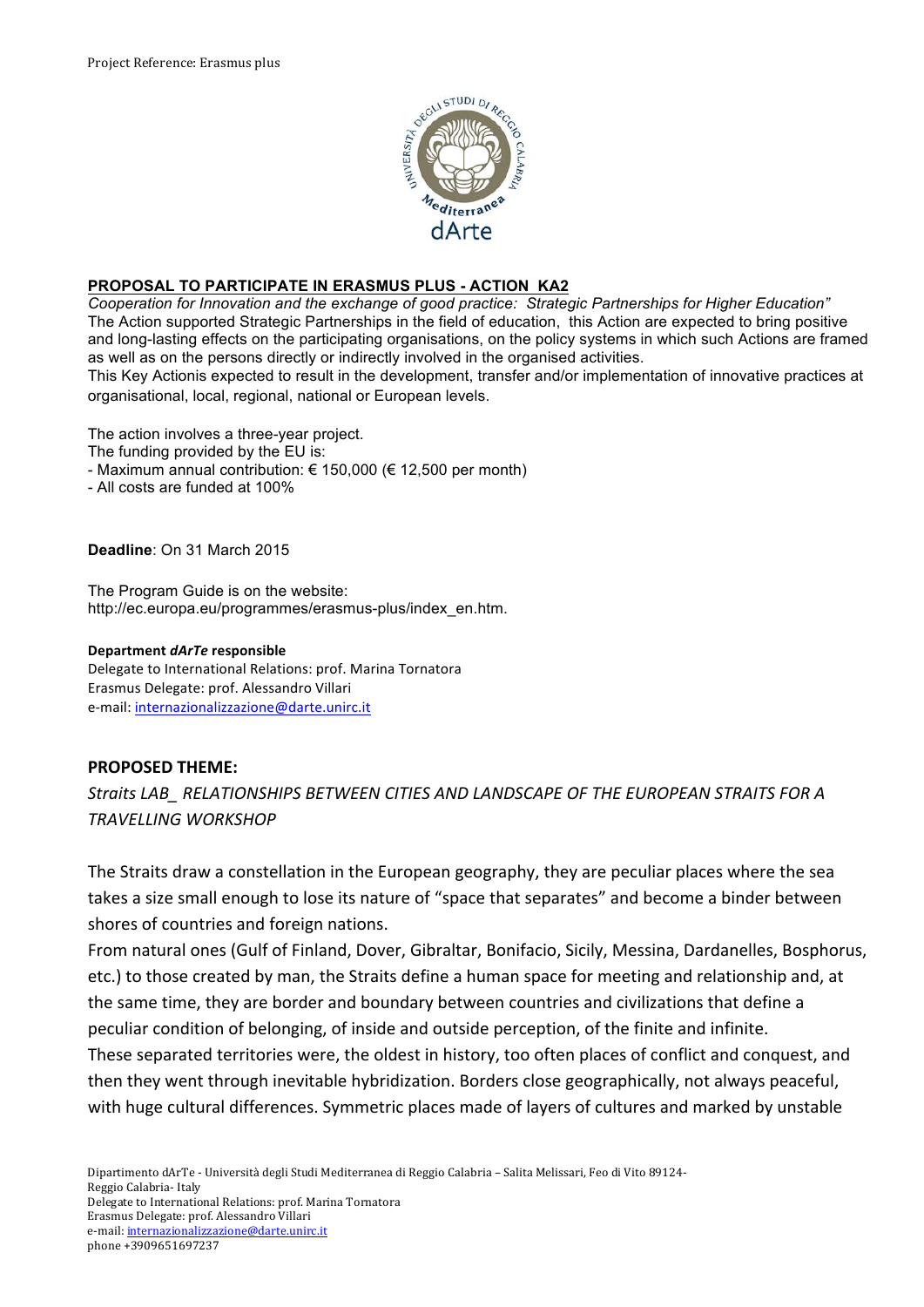

social equilibrium. As frontier spaces, the sea of the Straits recognizes the presence of otherness and plays a crucial role in affirming the identity of places.

The Straits are a distinguishing characteristic, increasingly aware of its specificity by the creation, in 2010, of the network *ESI-European Straits Initiative*-that aggregates fifteen local authorities whose territories are on the shores of the Straits, with the objective to recognize the identity of the "European Strait" in the EU and national policies and to include this peculiarity in the Structural Funds planning for 2014-2020.

The Europeans Straits become places for research and discussion, on which the dArTe Department of Mediterranean University of Reggio Calabria proposes to set up a university network as an itinerant laboratory to develop certain topics:

- The City of the Straits: integrated urban reality in which the two sides build a space of sharing.

- The Sea of the Straits: the sea as the local infrastructure and the European corridor, space of the collective dimension.

**GULF OF FINLAND** Country: Finland City: Helsinki Country: Estonia City: Tallinn

GULF OF BOTNIA Country: Sweden Country: Finland

NORTH CHANNEL Country: Scotland City: Glasgow Country: Ireland City: Belfast

DOVER STRAIT Country: England City: Dover Country: France City: Calais

Dipartimento dArTe - Università degli Studi Mediterranea di Reggio Calabria - Salita Melissari, Feo di Vito 89124-Reggio Calabria- Italy Delegate to International Relations: prof. Marina Tornatora Erasmus Delegate: prof. Alessandro Villari e-mail: internazionalizzazione@darte.unirc.it phone +3909651697237